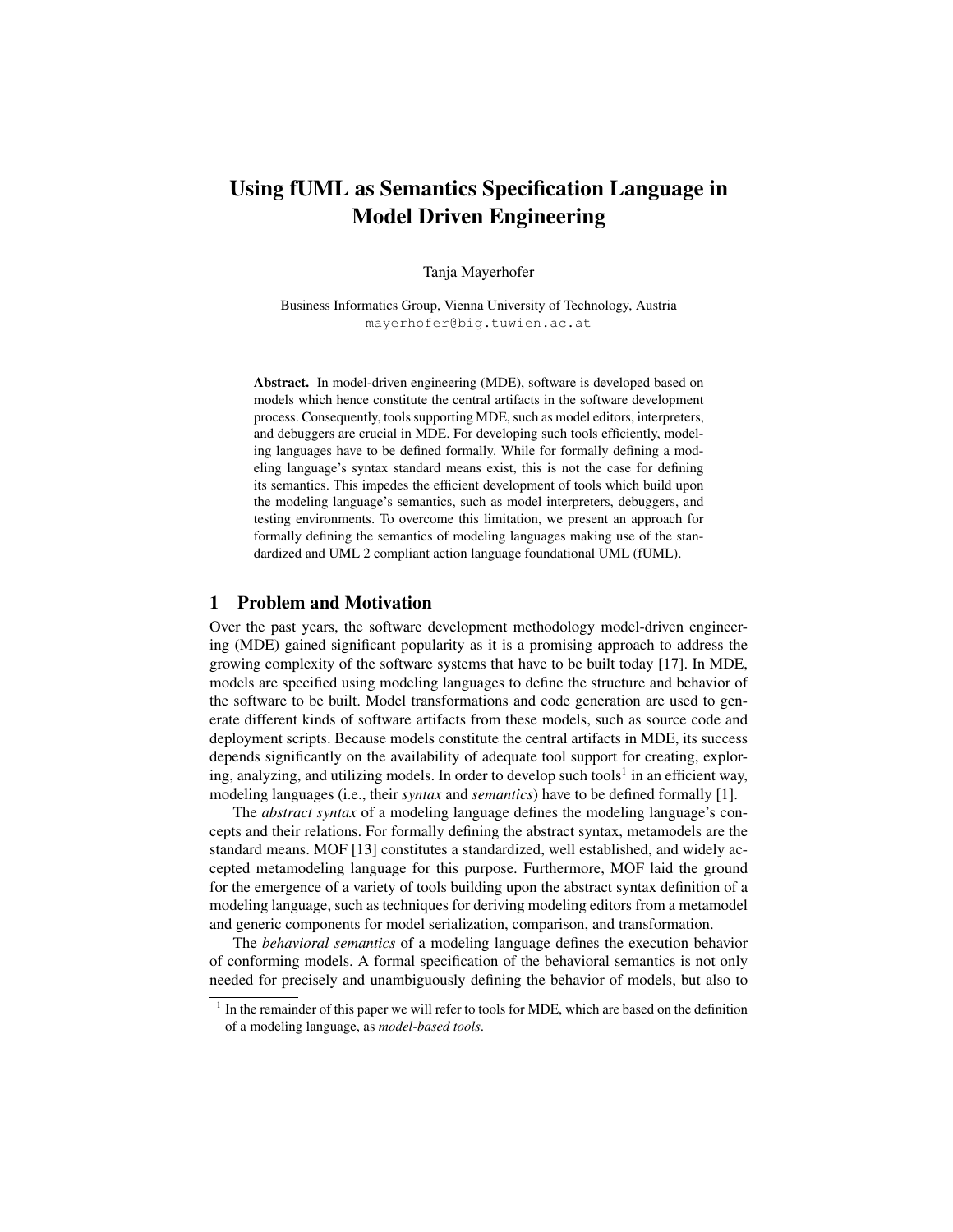establish the basis for an efficient development of model-based tools which build upon the behavioral semantics of a modeling language, such as model interpreters, debuggers, and testing environments [1]. Having the behavioral semantics of a modeling language explicitly and formally defined enables to automate the development of such tools. Unfortunately, no standard way for defining a modeling language's behavioral semantics explicitly and formally has been established yet. Hence, formalizing the behavioral semantics of modeling languages remains a core challenge in MDE [1]. To address this challenge we propose to use the standardized and UML 2 compliant action language foundational UML (fUML) [15] as semantics specification language in MDE.

## 2 Background and Related Work

The behavioral semantics of many modeling languages, including widely adopted languages such as UML [14], are only informally defined in *natural language*. This may lead to several problems, such as to ambiguities in the semantic meaning of the language's modeling concepts. Furthermore, the behavior of models conforming to the modeling language cannot be formally analyzed and the models cannot be executed. Moreover, building tools, such as model debuggers and interpreters, is problematic if the language's semantics is only defined in natural language.

A commonly used approach to make models executable is to utilize *code generators* or to develop *model interpreters* with general-purpose programming languages (GPLs). However, in this approach the behavioral semantics is encoded in the manually constructed code generation templates or model interpreter implementations and hence is only defined implicitly. A problem that arises is that the behavior of models can again not be analyzed easily. Furthermore, the semantics can hardly be extended and reused which makes it costly to create and maintain.

To overcome these limitations, adequate techniques for formally and explicitly specifying the behavioral semantics of modeling languages are needed. This need stimulated intensive research resulting in various approaches proposed in the past which can be divided into *translational approaches* and *operational approaches*.

In *translational approaches*, models conforming to a modeling language are translated into models conforming to another language whose semantics is formally and explicitly defined. The advantage of this approach is that tools available for the target language can be used for the translated models. Its drawback, however, is that a translation from the source into the target language as well as a mapping of results obtained for the translated models to the original models have to be developed. Examples for translational approaches are the work of Chen *et al.* [2] and Di Ruscio *et al.* [4] using the Abstract State Machine formalism as target language, Rivera *et al.* [16] using Maude, Kühne et al. [9] using Petri nets, and Rumpe et al. [7] using their System Model.

In the *operational approach*, the behavioral semantics is directly introduced into the modeling language without moving to another language. This can be done by utilizing *graph transformations* as for instance proposed by Engels *et al.* [6]. Another way is to introduce operations into the metaclasses of a modeling language's metamodel and provide their implementations using a dedicated *action language*. Several action languages and GPLs have been proposed for this purpose, such as Kermeta [12], Smalltalk [5], xCore [3], and EOL [8].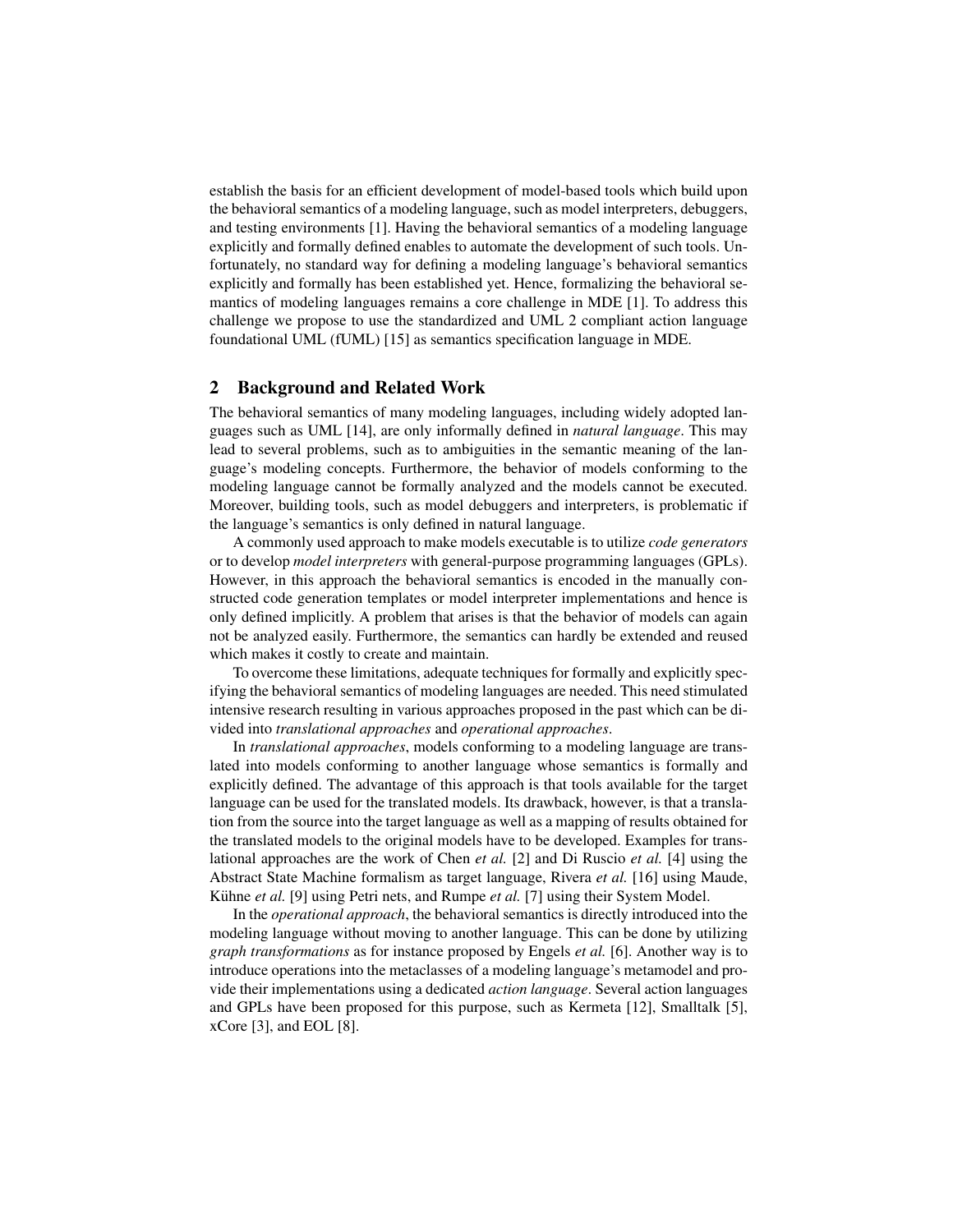### 3 Approach and Uniqueness

Despite the fact that several approaches for formally and explicitly specifying the behavioral semantics of modeling languages exist, none of these approaches is widely adopted especially in industry. Moreover, the challenge of automatically generating model-based tools from semantics specifications is only addressed by few approaches which provide only partial solutions [1]. We advocate for *operational semantics* specification approaches because instead of translating models into a different language, the behavioral semantics is directly attached to the modeling language. We also believe that a *standardized* action language should be employed for this purpose. The action languages proposed until now are either GPLs (e.g., Smalltalk), proprietary languages (e.g., Kermeta), or adapted versions of standardized languages (e.g., xOCL integrated in xCore). In contrast, we propose to use fUML, a standardized and UML 2 compliant action language, for specifying the behavioral semantics of modeling languages. fUML defines the semantics of a subset of UML consisting of concepts for modeling classes and activities formally and provides a virtual machine (VM) for executing compliant models. As both MOF and fUML are standardized by OMG, fUML may be considered as promising candidate for becoming a standardized action language in metamodeling.

To use fUML as semantics specification language and leverage the semantics specification of a modeling language to execute conforming models, the following challenges had to be addressed. First, fUML had to be *integrated with existing metamodeling languages*. Second, state-of-the-art metamodeling methodologies and environments had to be adequately extended to *support a systematic and efficient development of behavioral semantics specifications* based on fUML. Third, a *generic model interpreter* had to be developed to enable the execution of models based on the behavioral semantics specification of the modeling language they conform to.

To enable the usage of fUML for specifying the behavioral semantics of modeling languages, we identified two strategies: a transformation-based and an integration-based strategy [11]. Because of the better integration with existing metamodeling environments, we decided to apply the integration-based strategy. In this approach, a metamodeling language is extended with the behavioral part of fUML in a way that enables to specify the behavior of the operations introduced for the metaclasses of a modeling language using fUML activities. By applying this approach we extended Ecore, which is integrated with the Eclipse Modeling Framework (EMF) [18] and which constitutes the most prominent implementation of MOF. Thereby we obtained a new metamodeling language which we called executable MOF (xMOF) that enables to specify a modeling language's abstract syntax using the modeling concepts stemming from Ecore and its behavioral semantics using the modeling concepts stemming from fUML.

Based on xMOF we elaborated a tool-supported methodology for developing the behavioral semantics of modeling languages (cf. Figure 1). The input for the semantics specification is the Ecore-based metamodel of a modeling language. As preparatory step we automatically generate a subclass for each metaclass defined in the metamodel. The language designer then adds operations and their implementations in the form of activities to these subclasses, which specify the behavior of the metaclasses. By subclassing the metaclasses for specifying their behavioral semantics, the behavioral semantics specification is clearly separated from the abstract syntax specification. This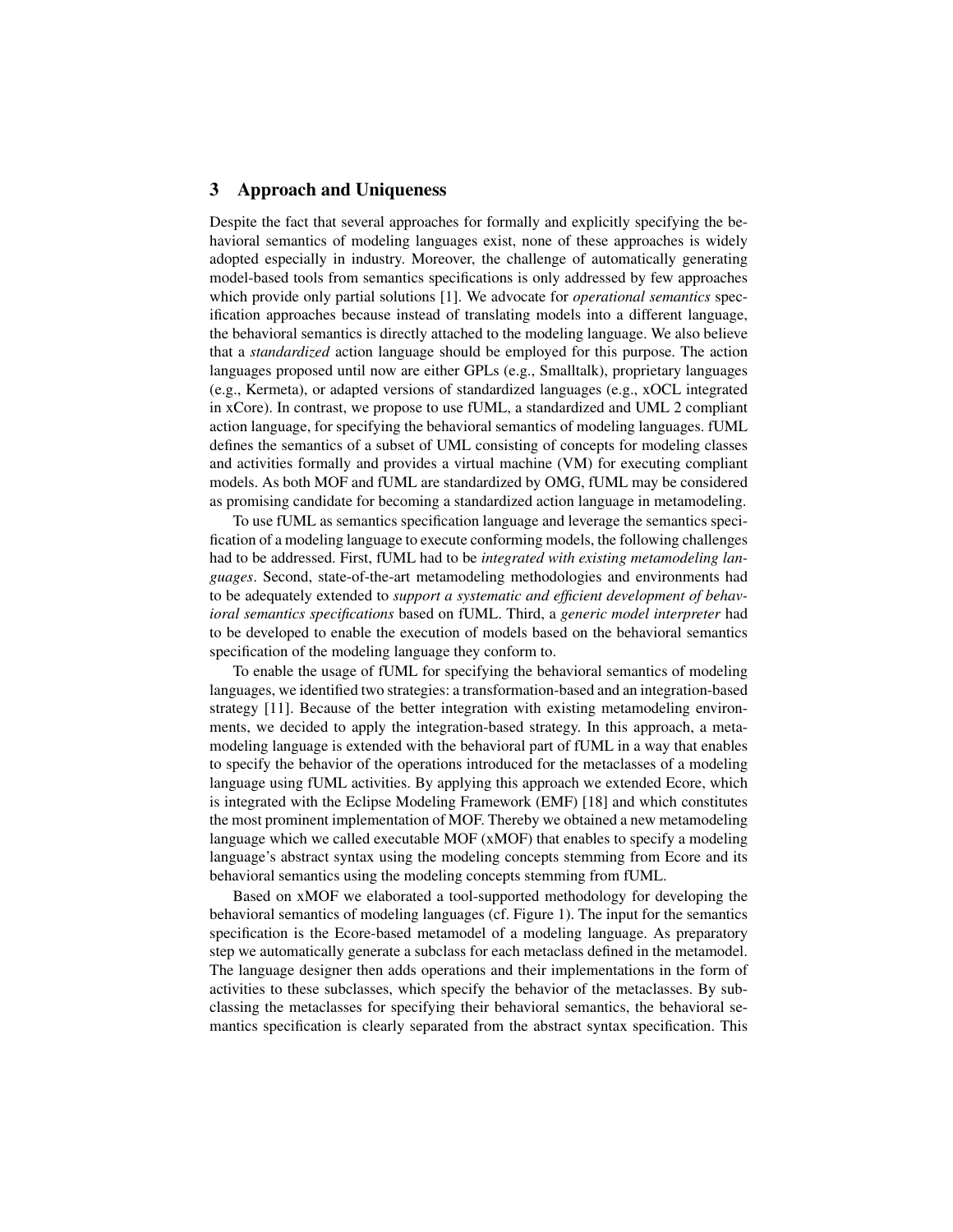

Fig. 1: Overview of our semantics specification approach based on fUML.

fosters reusability and flexibility in the semantics specification and facilitates the seamless integration of the development of a modeling language's behavioral semantics into existing metamodeling methodologies and environments which are by our methodology only extended concerning the semantics specification.

Having the behavioral semantics of a modeling language defined using xMOF, our approach enables to execute conforming models based on this semantics specification by leveraging the fUML VM<sup>2</sup>. For this, we automatically convert the modeling language definition into an fUML compliant model. In this conversion, metaclasses are converted into fUML classes and the implementations of the metaclasses' operations (in the form of activities) are converted into fUML activities. Furthermore, the elements of the model to be executed are converted into corresponding fUML objects, i.e., instances of the fUML classes generated for the metaclasses of the model elements, and are provided as input to the fUML VM. The fUML VM interprets the activities and manipulates the objects, which represent the executed model, accordingly. The primary output of the model execution is the set of manipulated objects which represents the runtime state of the executed model after the model execution finished and is provided to the user in the form of model annotations. For enabling the observation and analysis of a model execution being carried out we extended the fUML VM in previous work [10] with an event mechanism and a trace model. These outputs of the model execution can be utilized by model-based tools building upon the modeling language's behavioral semantics, such as model debuggers, testing environments, and analyzers.

## 4 Results and Contributions

Formalizing the behavioral semantics of modeling languages and leveraging this formalization for automatically generating model-based tools building upon the modeling languages' semantics is an open challenge in MDE [1]. Our previous research aiming at addressing this challenge resulted in the following contributions<sup>3</sup>. (i) A strategy was

<sup>&</sup>lt;sup>2</sup> Our implementation is based on the reference implementation of the fUML VM provided at http://fuml.modeldriven.org

<sup>&</sup>lt;sup>3</sup> The metamodel of xMOF, the source code of our tool support, as well as demos and case studies can be found at our project website http://www.modelexecution.org.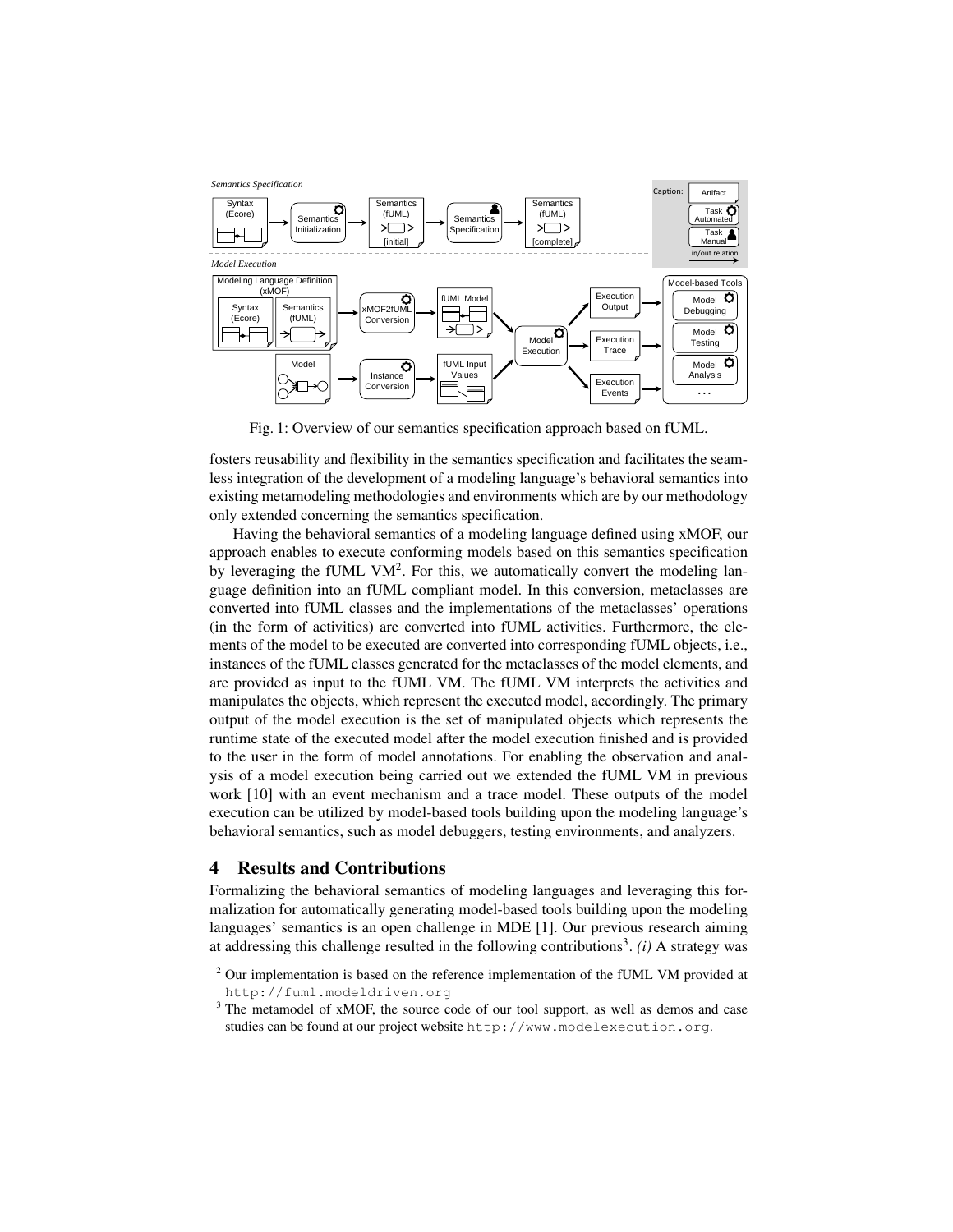proposed to integrate the standardized action language fUML with existing metamodeling languages enabling the specification of the behavioral semantics of modeling languages in an operational way. This strategy was applied to integrate fUML with Ecore, which is the most prominent implementation of MOF, resulting in the metamodeling language xMOF. *(ii)* Based on xMOF, a tool-supported methodology was elaborated for developing behavioral semantics specifications of modeling languages which integrates seamlessly with existing metamodeling methodologies and environments. *(iii)* A generic model interpreter was developed which enables the execution of models based on the modeling language's semantics specification by leveraging the fUML VM.

To qualitatively evaluate the applicability of our semantics specification approach based on fUML, we carried out case studies in which we developed the behavioral semantics specifications of distinct modeling languages using xMOF. In summary, the case studies confirmed that the proposed metamodeling language xMOF as well as its accompanying tool-supported methodology are applicable for defining the behavioral semantics of different kinds of modeling languages. Moreover, by utilizing the generic model interpreter based on the fUML VM it was possible to execute models conforming to the modeling languages by interpreting their semantics specifications. Regarding the suitability of fUML as action language for metamodeling we come to the conclusion that due to its object-oriented and imperative nature, fUML is highly suitable as semantics specification language. The case studies also revealed possible improvements of our approach regarding the reusability of semantics specifications and tooling. Furthermore, we recognized that the runtime information about the execution of a model provided by our generic model interpreter in the form of execution events and an execution trace helps in debugging and analyzing the xMOF-based semantics specification as they provide detailed information about the executed fUML activities contained in the semantics specification. However, to also provide this detailed runtime information to the modeler, the execution events and trace should be tailored to the respective modeling language as the modeler is only concerned with the concepts of the modeling language and not with its semantics specification in terms of fUML activities.

# 5 Conclusion and Future Work

Our research is concerned with formally specifying the behavioral semantics of modeling languages using fUML and utilizing the semantics specifications for efficiently developing model-based tools building upon the behavioral semantics of modeling languages. Our implementation of a generic model interpreter capable of executing models based on the semantics specification of the used modeling language defined with fUML is only the first step towards addressing the challenge of generating model-based tools from a modeling language's semantics specification. We will, in future work, further investigate methods for generating model-based tools from fUML-based semantics specifications. In particular, we are currently investigating the semi-automatic generation of model debuggers. Furthermore, we will carry out a large-scale case study applying our proposed semantics specification approach to fUML itself. This case study serves two purposes; first, we will evaluate the applicability and scalability of our semantics specification approach and second, having defined the behavioral semantics of fUML in fUML enables to bootstrap fUML's model execution capabilities for instance to support a larger subset of UML without extending the fUML VM itself.